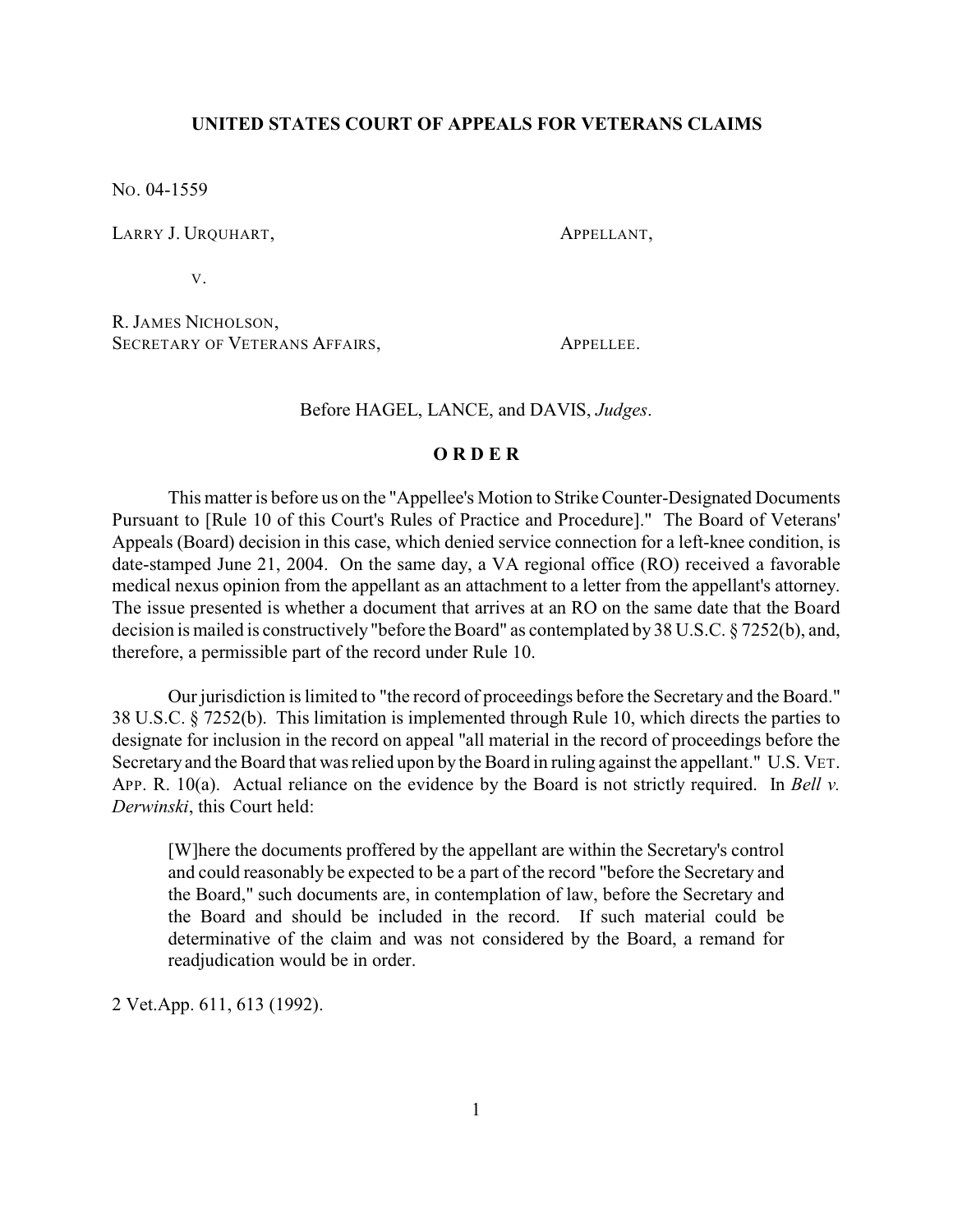In determining whether material controlled by the Secretary could reasonably be expected to be a part of the record before the Secretary and the Board, this Court recognizes that the Secretary has promulgated regulations stating when the record before the Board becomes final. Additional evidence may be submitted within "90 days following the mailing of notice to [the appellant and his or her representative] that an appeal has been certified to the Board for appellate review . . . or until the date the appellate decision is promulgated by the Board . . . , whichever comes first." 38 C.F.R. § 20.1304(a) (2004). In this case, the evidence arrived at the RO within the relevant 90-day period. However, the date it arrived is also the date stamped on the Board decision.

The appellant makes two alternative arguments in opposition to the Secretary's motion to strike the counterdesignated document. He argues that  $\S$  20.1304(a) has been trumped by the subsequent enactment of 38 U.S.C. § 5103(b), which gives claimants one full year to submit additional evidence after receiving the notice required by section 5103(a). In this case, the relevant letter is dated September 8, 2003, less than a year before the June 21, 2004, decision. He also argues that his submission was timely under 38 C.F.R. § 20.1304(a) and our decisions in *Sims v. West*, 11 Vet.App. 237 (1998), and *Losh v. Brown*, 6 Vet.App. 87 (1993).

As to the first argument, the Court notes that the time limit set forth in section 5103(b) explicitly states that the evidence needed to substantiate a claim must be received within one year from the date of the Secretary's notification in order for benefits to be paid on the relevant claim. The statute does not address whether such evidence would be before the Board on appeal nor does it require the Board to wait until the year has expired before adjudicating an appeal. The appellant's construction could lead to absurd results, and accepting his interpretation may permit a situation where evidence that did not even exist at the time of the Board decision may be considered constructively before the Board. For example, if the Board decision occurred less than a year after the section 5103(a) notice was provided (as in this case), then new evidence, such as a medical opinion, could be created after the issuance of the Board decision and if submitted, would then be considered part of the record deemed considered by the Board. If a prompt Notice of Appeal was filed, such evidence could even postdate the vesting of jurisdiction with this Court. In *Bell*, we held that documents that were "*within the Secretary's control* and [that] could reasonably be expected to be a part of the record" were constructively before the Board. 2 Vet.App. at 613 (emphasis added). The appellant's suggestion that evidence was constructively before the Board even though it did not exist at the time of the Board decision would seriously undermine our limited jurisdiction to review "the record of proceedings before the Secretaryand theBoard." 38 U.S.C. § 7252(b); *see Rogozinski v. Derwinski*, 1 Vet.App. 19, 20 (1990) (holding that "we must reject" a counterdesignation of records not before the Board because of our jurisdictional limitation). This is not to say that such evidence does not relate back to the original claim for purposes of determining the effective date of an award of benefits based on that evidence. However, we decline to read section 5103(b) as allowing us to consider evidence that was created after the Board decision on review and possibly even after jurisdiction vested with this Court.

As to his second argument, to prevail, the appellant must show that the evidence he submitted was received in a timely manner under 38 C.F.R. § 20.1304. Initially, we note that the fact that the